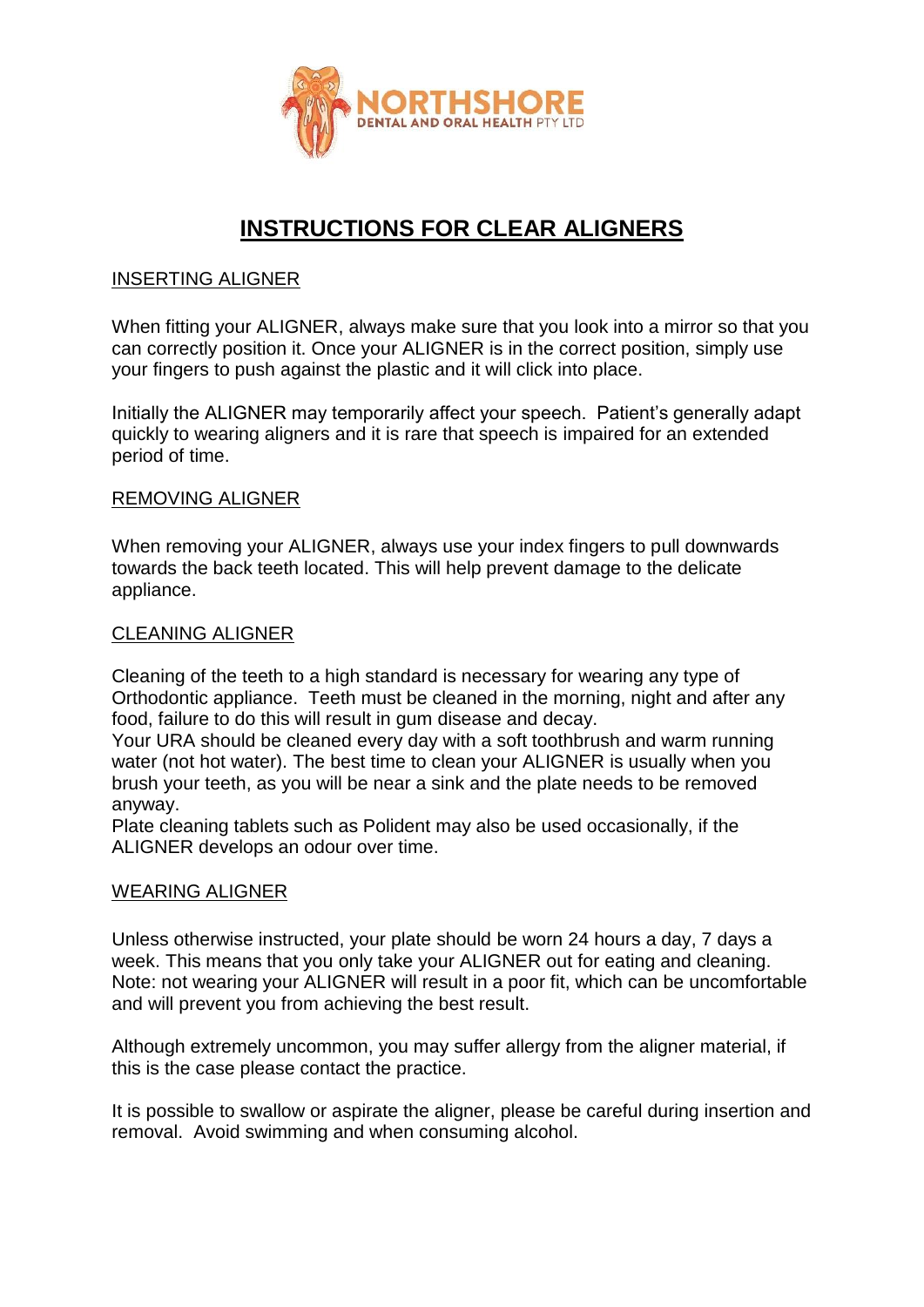

Aligners must be worn in the intended sequence, otherwise complications can arise. Very rarely it can cause jaw joint issues and headaches.

# ORTHODONTIC VISITS

Regular visits are necessary, if for any reason and appointment is missed or cancelled, please contact the surgery to arrange another appointment straight away. Slight discomfort, pushing or pressure on the teeth may be felt for the first few days this should subside, if not please contact the office. Cheeks and Gums may also get some rubbing that may cause ulcers, this can be helped by using Orthodontic wax.

It may be necessary to temporarily affix engagers (small bumps of composite material) to your teeth to assist with difficult tooth movements. When you are not wearing your aligner, these engagers can feel awkward in the mouth.

# HYGIENE VISTS

Regular hygiene visits are required to avoid gum inflammation and preventative maintenance to avoid adverse effects happening. This could result in Periodontal disease and concurrent bone loss.

# CARE OF ALIGNER

\* Toothbrush - carry with you at all times to clean your ALIGNER and brush your teeth after eating.

\* Plastic Case - keep your ALIGNER in the plastic case provided, when it's not in your mouth or being cleaned to avoid loss or breakage.

# BREAKAGE OR LOSS OF ALIGNER

If an appliance is lost or broken please contact the clinic as soon as possible, a fee will be charged for replacement of appliance.